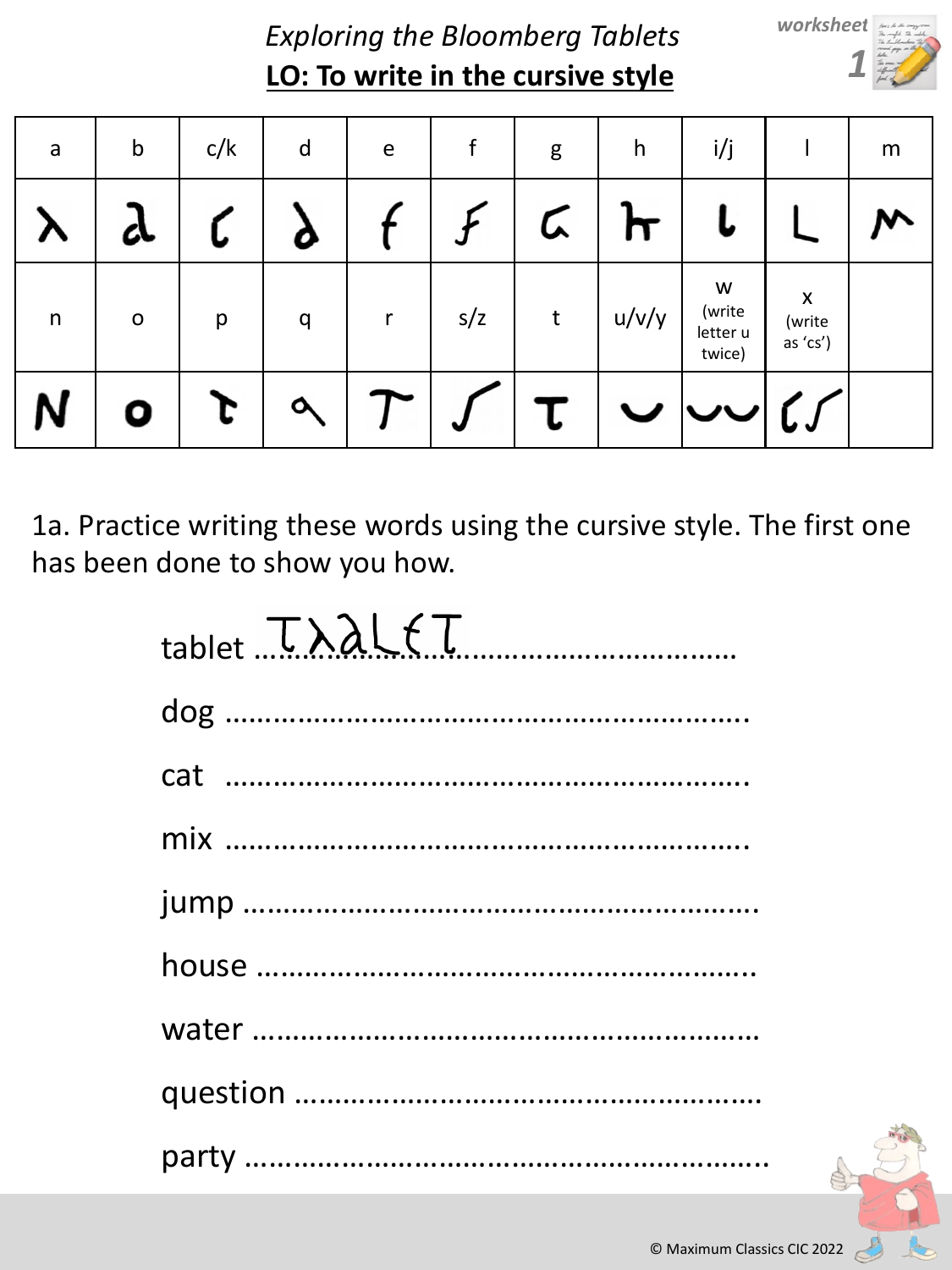

1b. Now write out your own name in cursive writing in the box below. If you like, you can practice on a whiteboard first.



1c. Can you use cursive writing to fill in the blanks of this fact file about yourself?

|  | draw yourself here! |  |  |  |
|--|---------------------|--|--|--|
|  |                     |  |  |  |
|  |                     |  |  |  |
|  |                     |  |  |  |
|  |                     |  |  |  |
|  |                     |  |  |  |
|  |                     |  |  |  |
|  |                     |  |  |  |
|  |                     |  |  |  |
|  |                     |  |  |  |
|  |                     |  |  |  |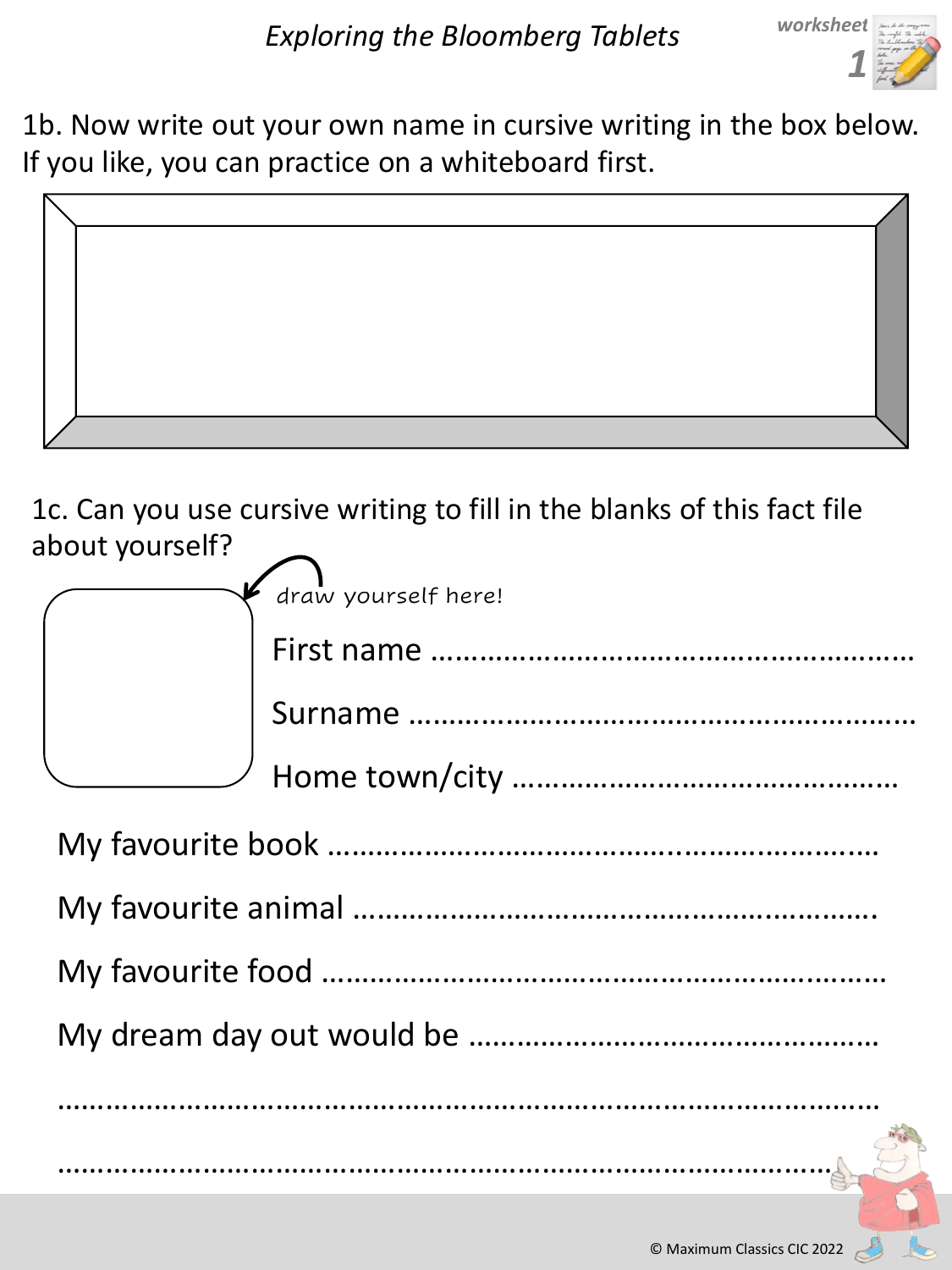**LO: To use deductions from tablet WT30 (letter to Mogontius) in a piece of creative historical writing** *Exploring the Bloomberg Tablets worksheet* 



"... because they are boasting through the whole market that you have lent them money. Therefore I ask you in your own interest not to appear shabby ... you will not do yourself any favours like this..."

A: Talk with your learning partner or partners and think of some possible answers to the following questions raised by the letter to Mogontius.

- Who is writing this letter to Mogontius?
- Who are the people that the writer says are boasting?
- Why did Mogontius lend them money? For a good reasons or a bad?
- What is the relationship between Mogontius and the people to whom he lent the money?
- What kind of person is Mogontius?
- What kind of people are the money borrowers?
- Does the person who wrote this letter have Mogontius' best interests at heart or is there something else going on?

B: Write a short story that explains the story behind this letter.



*2*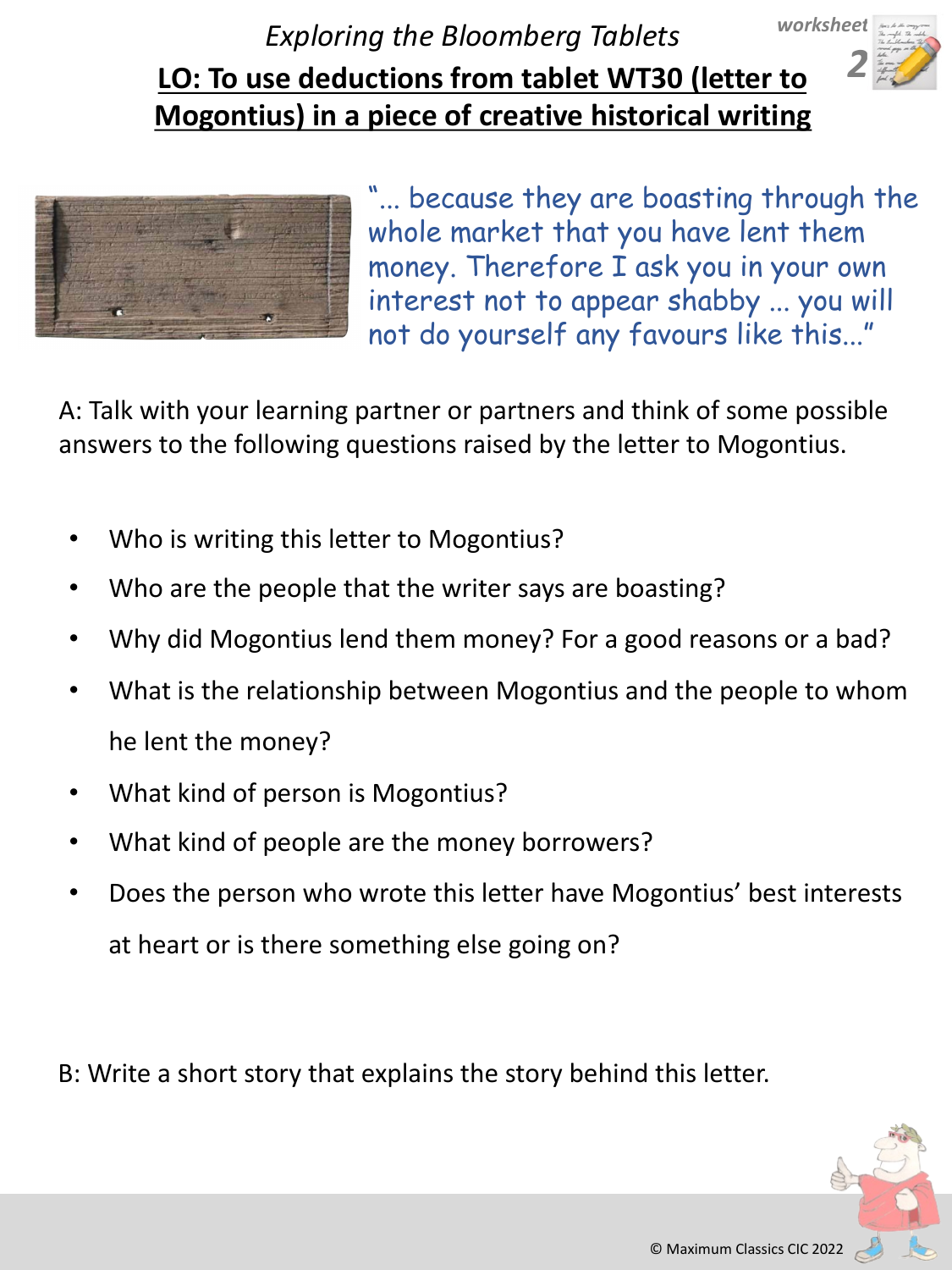**LO: To use question words to make deductions about**  *3* **three Bloomberg tablets** *Exploring the Bloomberg Tablets worksheet* 



近天の代码 入石の小な

"... I ask you for our friendship's sake that you send as soon as possible the 26 denarii in victoriati and the 10 denarii of Paterio…"

Using the questions below, talk with your learning partner or partners and think of some possible deductions you can make about Tablet WT 31.

| what? | where?                                          |
|-------|-------------------------------------------------|
|       |                                                 |
| when? | who?                                            |
| why?  | any other interesting questions?<br>$\triangle$ |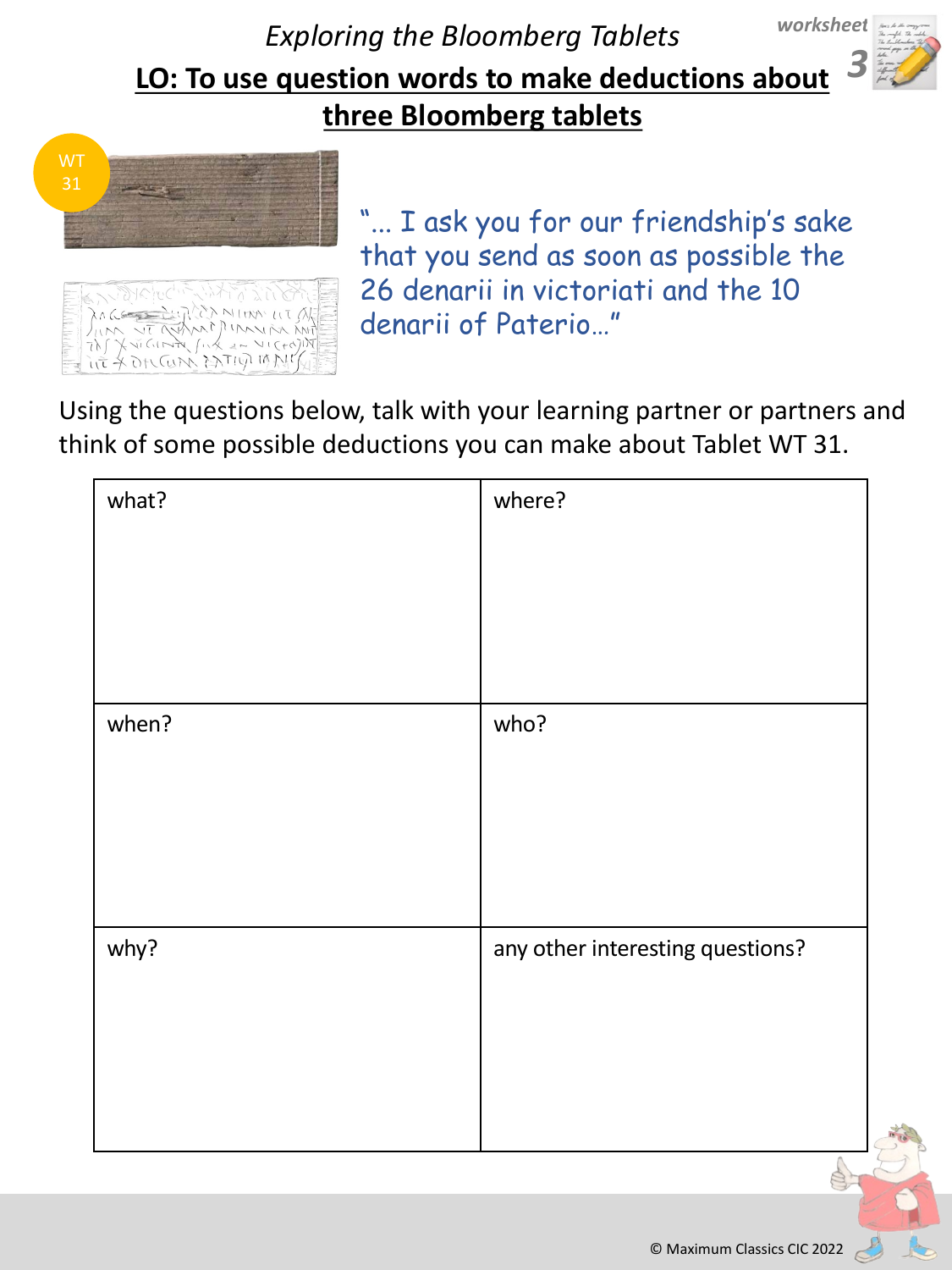**LO: To use question words to make deductions about**  *3* **three Bloomberg tablets** *Exploring the Bloomberg Tablets worksheet* 



"You will give this to <name missing> in Londinium"

Using the questions below, talk with your learning partner or partners and think of some possible deductions you can make about Tablet WT 24.

| what? | where?                           |
|-------|----------------------------------|
|       |                                  |
|       |                                  |
| when? | who?                             |
|       |                                  |
|       |                                  |
| why?  | any other interesting questions? |
|       |                                  |
|       |                                  |
|       |                                  |

© Maximum Classics CIC 2022

 $\mathbb{Z}$